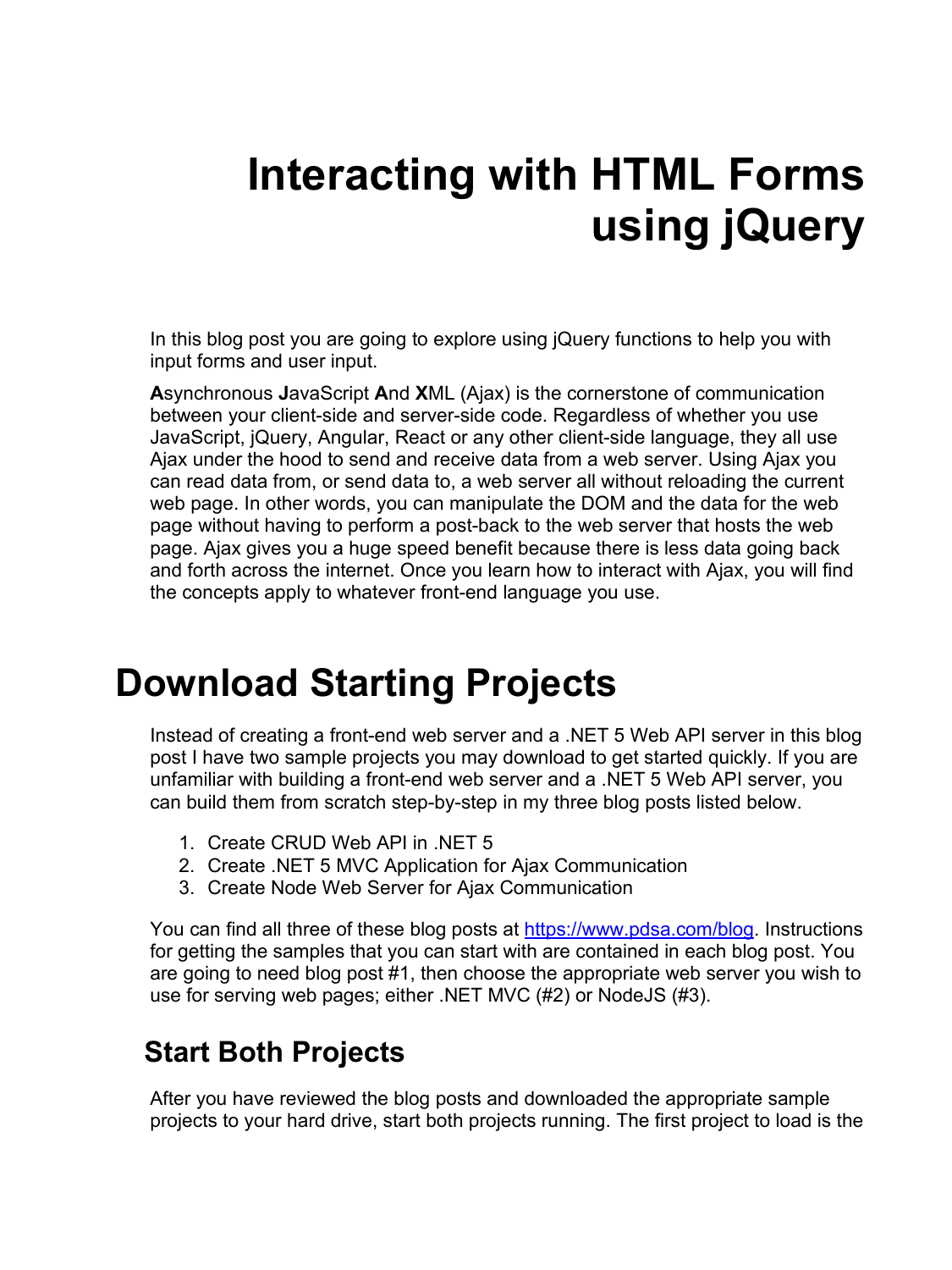Web API project. Open the **WebAPI** folder in VS Code and click on the **Run | Start Debugging** menus to load and run the .NET Web API project.

Open the **AjaxSample** folder in VS Code.

If you are using node, open the **AjaxSample** folder in VS Code, open a Terminal window and type **npm install**. Then type **npm run dev** to start the web server running and to have it display the index page in your browser.

If you are using the .NET MVC application, open the **AjaxSample-NET** folder in VS Code and click on the **Run | Start Debugging** menus to load and run the .NET MVC project. The index.cshtml page should now be displayed in your browser window.

### **Try it Out**

Go to your browser for the front-end web server (localhost:3000) and you should see a page that looks like [Figure 1.](#page-2-0) If your browser looks like this, everything is working for your front-end web server.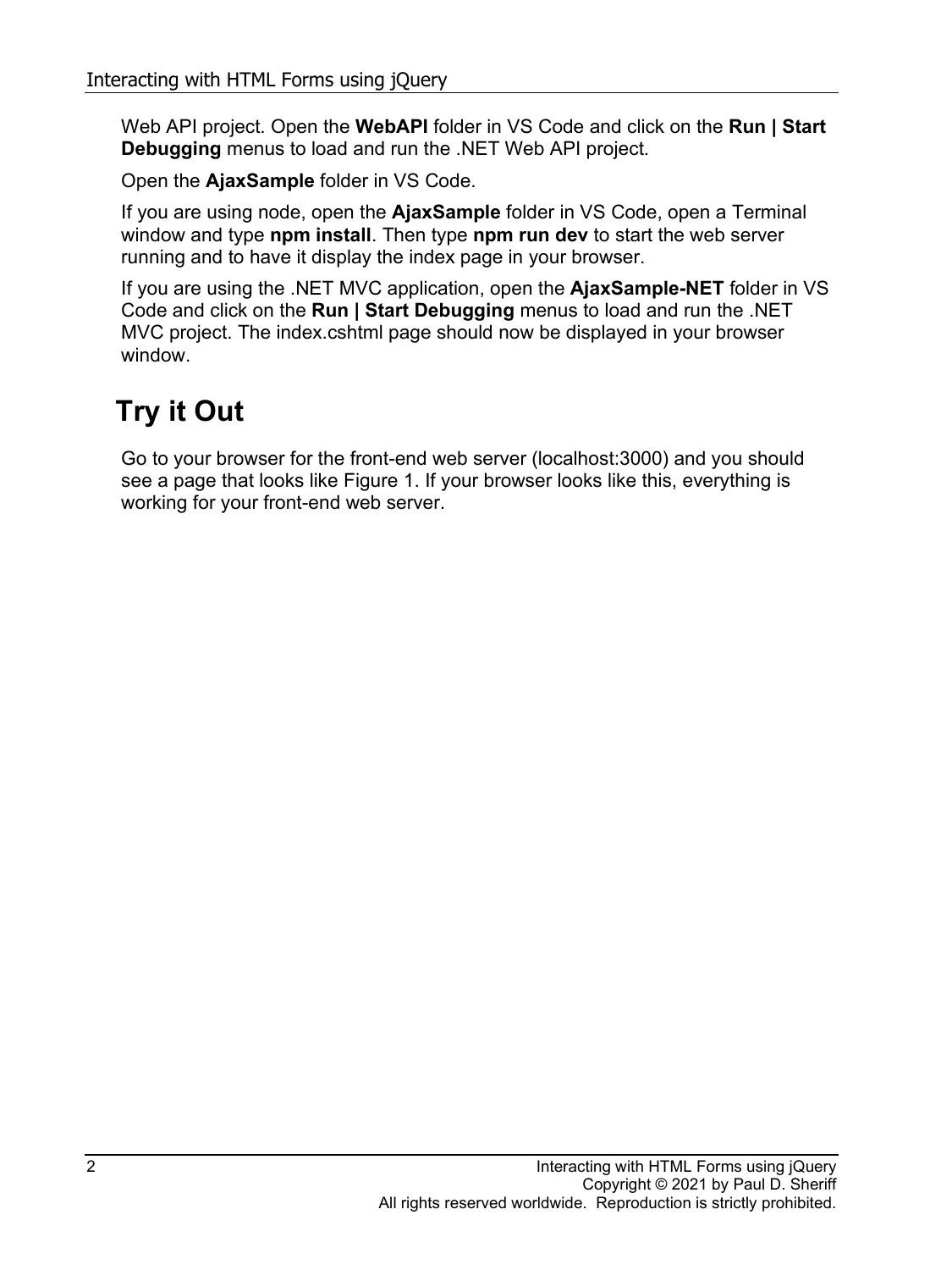| Ajax Samples                         | ×<br>$\ddot{}$           |  |     |                |  |   |   |  | П              | $\times$ |
|--------------------------------------|--------------------------|--|-----|----------------|--|---|---|--|----------------|----------|
| C<br>$\rightarrow$                   | 1 localhost:3000/samples |  | 日 立 | $\overline{G}$ |  | m | ⊕ |  |                |          |
| <b>Ajax Samples</b>                  |                          |  |     |                |  |   |   |  |                |          |
| Bring up console window              |                          |  |     |                |  |   |   |  |                |          |
| Product ID                           | 0                        |  |     |                |  |   |   |  |                |          |
| Product Name                         | A New Product            |  |     |                |  |   |   |  |                |          |
| Product Number                       | <b>NEW-999</b>           |  |     |                |  |   |   |  |                |          |
| Color                                | Red                      |  |     |                |  |   |   |  |                |          |
| Cost                                 | 10.00                    |  |     |                |  |   |   |  |                |          |
| Price                                | 25.00                    |  |     |                |  |   |   |  |                |          |
| Sell Start Date                      | 1/15/2021                |  |     |                |  |   |   |  |                |          |
|                                      |                          |  |     |                |  |   |   |  |                |          |
| <b>Get Products</b><br>Get a Product | Insert Product           |  |     | Update Product |  |   |   |  | Delete Product |          |

<span id="page-2-0"></span>Figure 1: This is the starting project from which you are going to build your CRUD logic using Ajax and .NET 5.

Open the Browser Tools in your browser, usually accomplished by clicking the F12 key. Click the **Get Products** button and you should see the product data retrieved from the Product table in the AdventureWorksLT database and displayed in your console window.

## **Install jQuery**

If you have not already done so, you need to install jQuery into your node server project. If you are using the MVC application, jQuery is already installed, so you can skip to the next section of this blog post. Open the Terminal window in VS Code in your node server project and type the following command.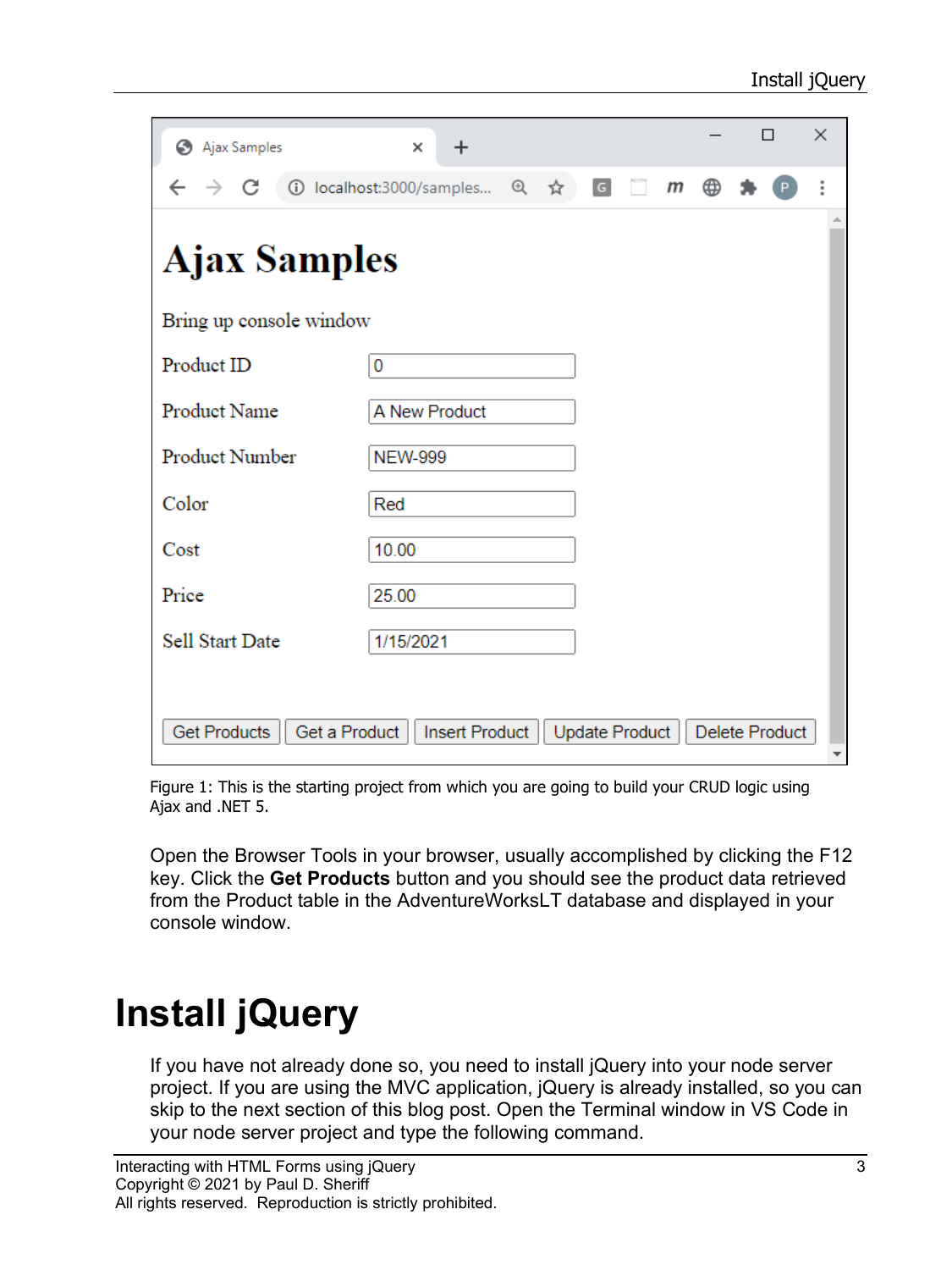```
npm install jquery
```
After jQuery has been installed, open you index page and add a new <script> tag to use jQuery before all other <script> tags on the page.

<script src="/node\_modules/jquery/dist/jquery.min.js"></script>

### **Use Form Events to Display Messages**

HTML supports attributes named "data-" (pronounced *data dash*) where you can add anything you want after the dash. HTML ignores these attributes when drawing the page. Instead, these data- attributes are for you to use however you want.

#### **Add data-onfocus to Input Fields**

One thing you might want to use these for is to display a message to the user when they click into each input field. Open the **index** page and add a data-onfocus attribute with a message to display after it as shown in the code in bold in [Listing 1.](#page-5-0)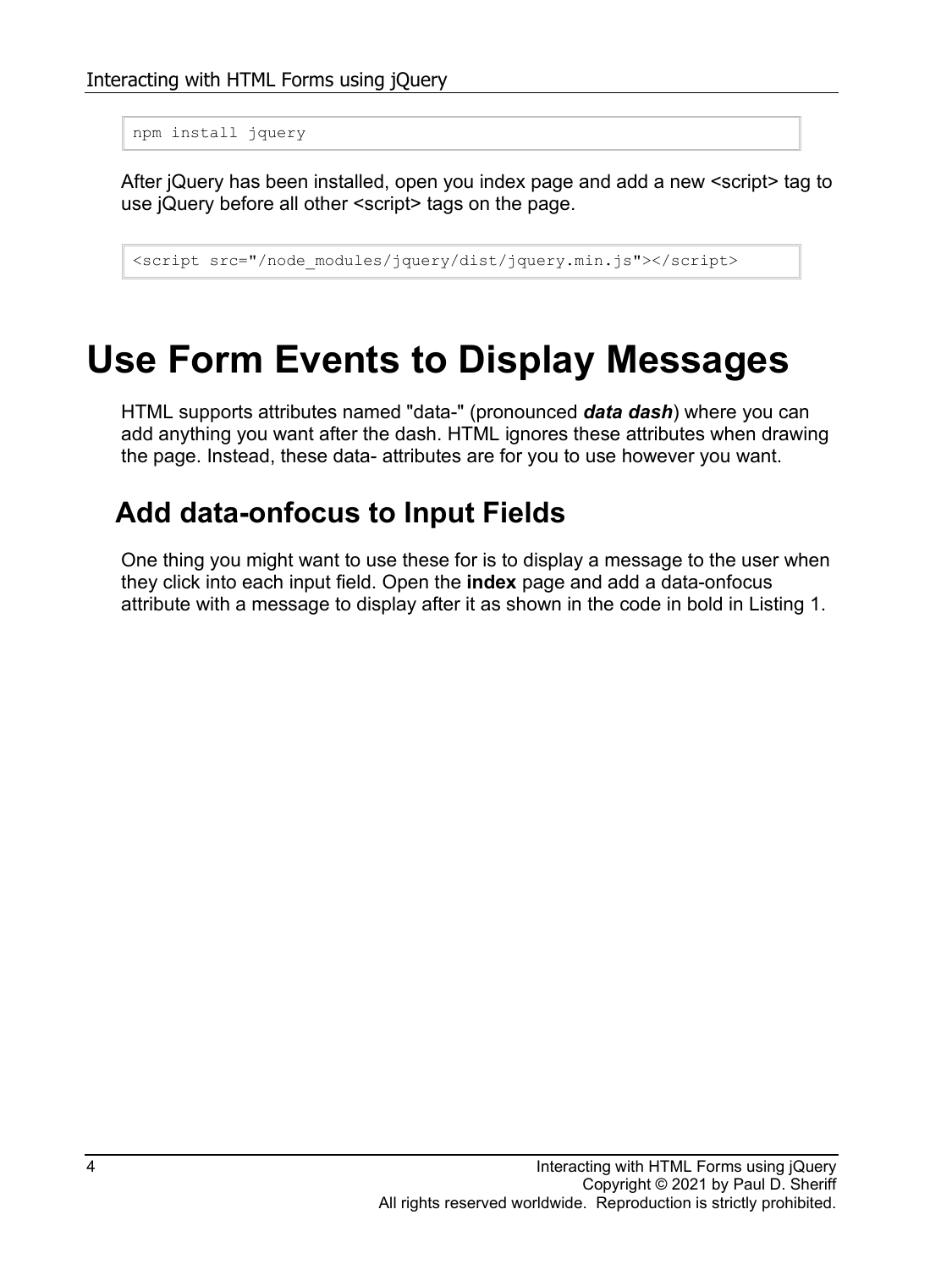```
<form>
   <div class="row">
     <label for="productID">Product ID</label>
     <input id="productID" name="productID" type="text" data-
onfocus="Enter a Product ID" value="0" />
  \langle div\rangle <div class="row">
     <label for="name">Product Name</label>
     <input id="name" name="name" type="text" data-onfocus="Enter a 
Product Name" value="A New Product" />
  \langle/div>
   <div class="row">
     <label for="productNumber">Product Number</label>
     <input id="productNumber" name="productNumber" type="text" data-
onfocus="Enter a Product Number"
       value="NEW-999" />
  \langle div>
   <div class="row">
     <label for="color">Color</label>
     <input id="color" name="color" type="text" data-onfocus="Enter a 
Color" value="Red" />
  \langlediv\rangle <div class="row">
     <label for="standardCost">Cost</label>
     <input id="standardCost" name="standardCost" type="number" data-
onfocus="Enter the Product Cost"
       value="10.00" />
  \langle div>
   <div class="row">
     <label for="listPrice">Price</label>
     <input id="listPrice" name="listPrice" type="number" data-
onfocus="Enter the Product Price" value="25.00" />
  \langlediv> <div class="row">
     <label for="sellStartDate">Sell Start Date</label>
     <input id="sellStartDate" name="sellStartDate" type="text"
       data-onfocus="Enter the date the Product can start selling"
value="1/15/2021" />
   </div>
   <div class="row">
     <label id="message" class="infoMessage"></label>
     <label id="error" class="errorMessage"></label>
  \langle div\rangle <div class="row">
     <button type="button" onclick="get();">
       Get Products
     </button>
     <button type="button" onclick="getProduct();">
       Get a Product
    \langle/button>
     <button type="button" onclick="insertProduct();">
       Insert Product
     </button>
     <button type="button" onclick="updateProduct();">
       Update Product
     </button>
```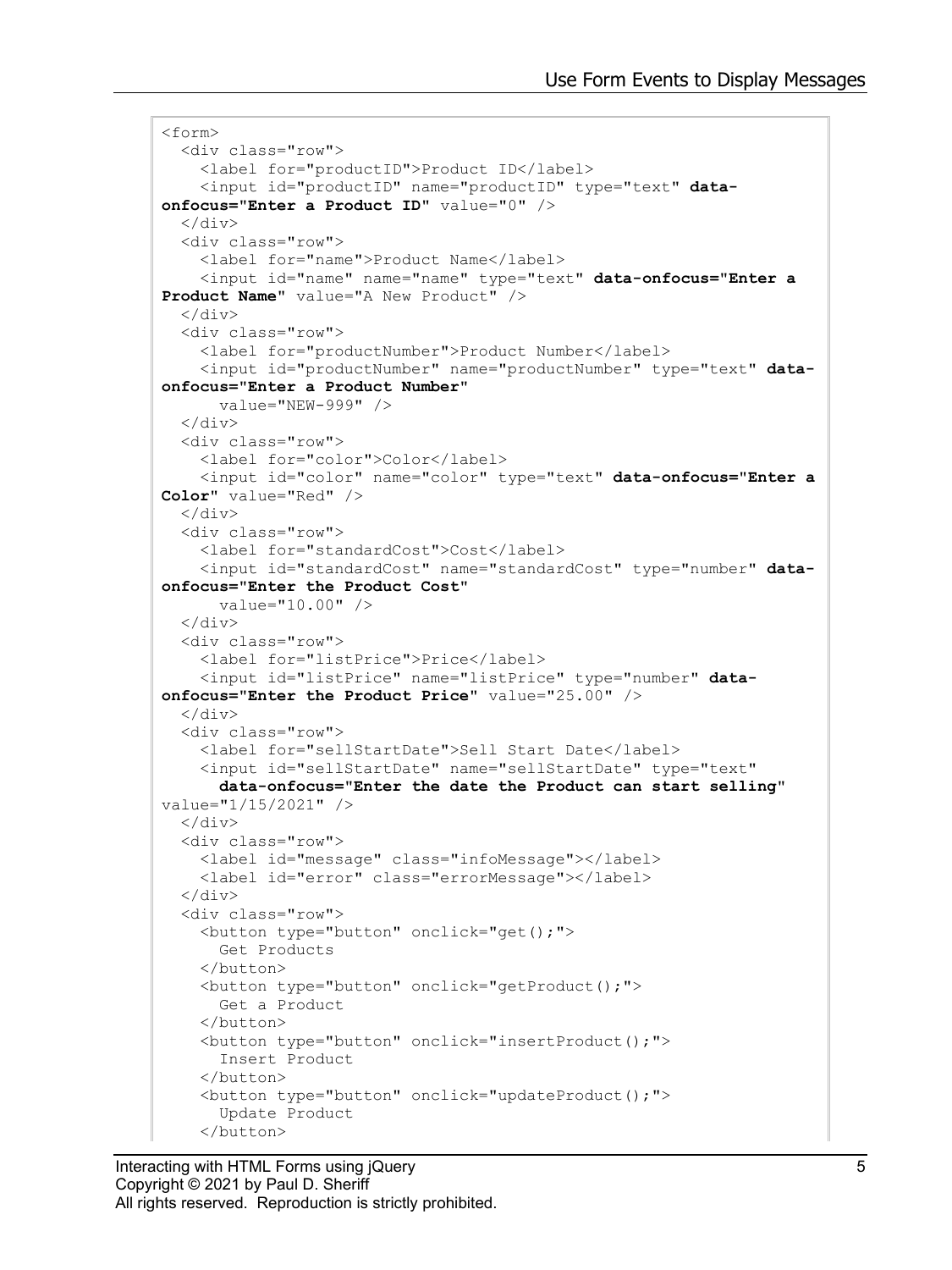```
 <button type="button" onclick="deleteProduct();">
       Delete Product
     </button>
   </div>
</form>
```
<span id="page-5-0"></span>Listing 1: Add data-onfocus attributes to help display a message to the user when they click into an input field.

#### **Hook up the 'focus' and 'blur' Events**

Within the  $\le$ script> tags in the index page, add some code within the \$(document).ready() function to hook up all input fields on this page to the 'focus' and 'blur' events as shown in [Listing 2.](#page-5-1) The jQuery .on() method is used to connect selected object to events such as onfocus and onblur. jQuery shortens these to simply 'focus' and 'blur'.

In the code that connects to the 'focus' event, grab the data from the *data-onfocus* attribute and assign that into a variable called *msg*. Fill in the text of the <label> with the id of 'message' with the data retrieved from the *data-onfocus* attribute. When the user clicks into an input field on the page the message associated with that input field is displayed in the message area.

When the user leaves an input field, the onblur event is fired. Within this event, set the text for the <label> with the id of 'message' to an empty string. Add the code shown in [Listing 2](#page-5-1) to the index page.

```
$(document).ready(function () {
   // Display message using form event 'focus'
   $("input").on('focus', function () {
     let msg = $(this).data("onfocus");
     displayMessage(msg);
   });
  // Clear message using form event 'blur'
   $("input").on('blur', function () {
    displayMessage("");
  });
});
```
<span id="page-5-1"></span>Listing 2: Hook up the focus and blur events to display and remove messages.

#### **Try it Out**

Save the changes you made to the index page and go to the browser and click on any input field on the page. You should see the *data-onfocus* message appear for that input field appear on the page. Try clicking into various input fields to watch the message change.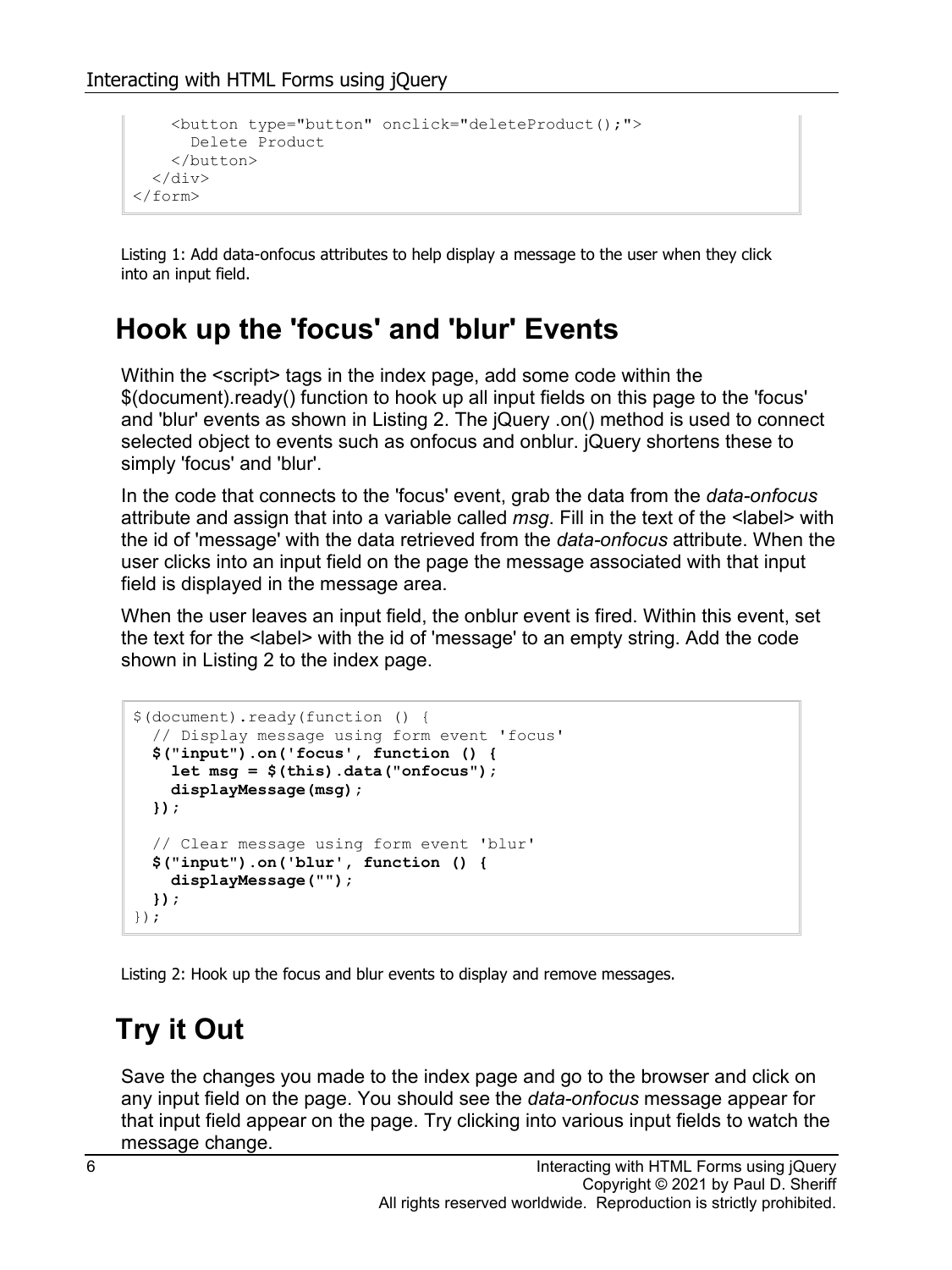## **Use the jQuery .submit() Method**

Up to this point, you have called specific functions from the insert and update buttons. However, as we all know, there are always multiple ways to accomplish the same task in programming. jQuery supplies a .submit() method that you can apply to a form tag selector. If you have submit buttons inside your <form> tag, the .submit() method callback event is fired. Modify the buttons in your form to look like the code below.

```
<div class="row">
   <button type="button" onclick="get();">Get Products</button>
   <button type="button" onclick="getProduct();">
     Get a Product
   </button>
   <button data-type="post">Insert Product</button>
   <button data-type="put">Update Product</button>
   ...
\langle div>
```
You are going to use the data-type attributes to identify which button was pressed when in the .submit() event function. In the <script> tag write the code shown below to respond to the .submit() event. Prevent the form from submitting by calling the preventDefault() method on the event argument. Next, you need to figure out if you are going to call the insertProduct() or updateProduct() function. You do this by retrieving the data-type attribute from the current activeElement on the document. If the value of the data-type attribute is equal to "post" you know the Insert Product button was clicked, and thus you call the insertProduct() function, otherwise, call the updateProduct() function.

```
$(document).ready(function () {
   ...
   // Respond to submit form
   $("form").submit(function (event) {
     event.preventDefault();
     if ($(document.activeElement).data("type") == "post") {
       insertProduct();
     } else {
       updateProduct();
     }
   });
});
```
Listing 3: Use a data- attribute to determine whether you should post or put data.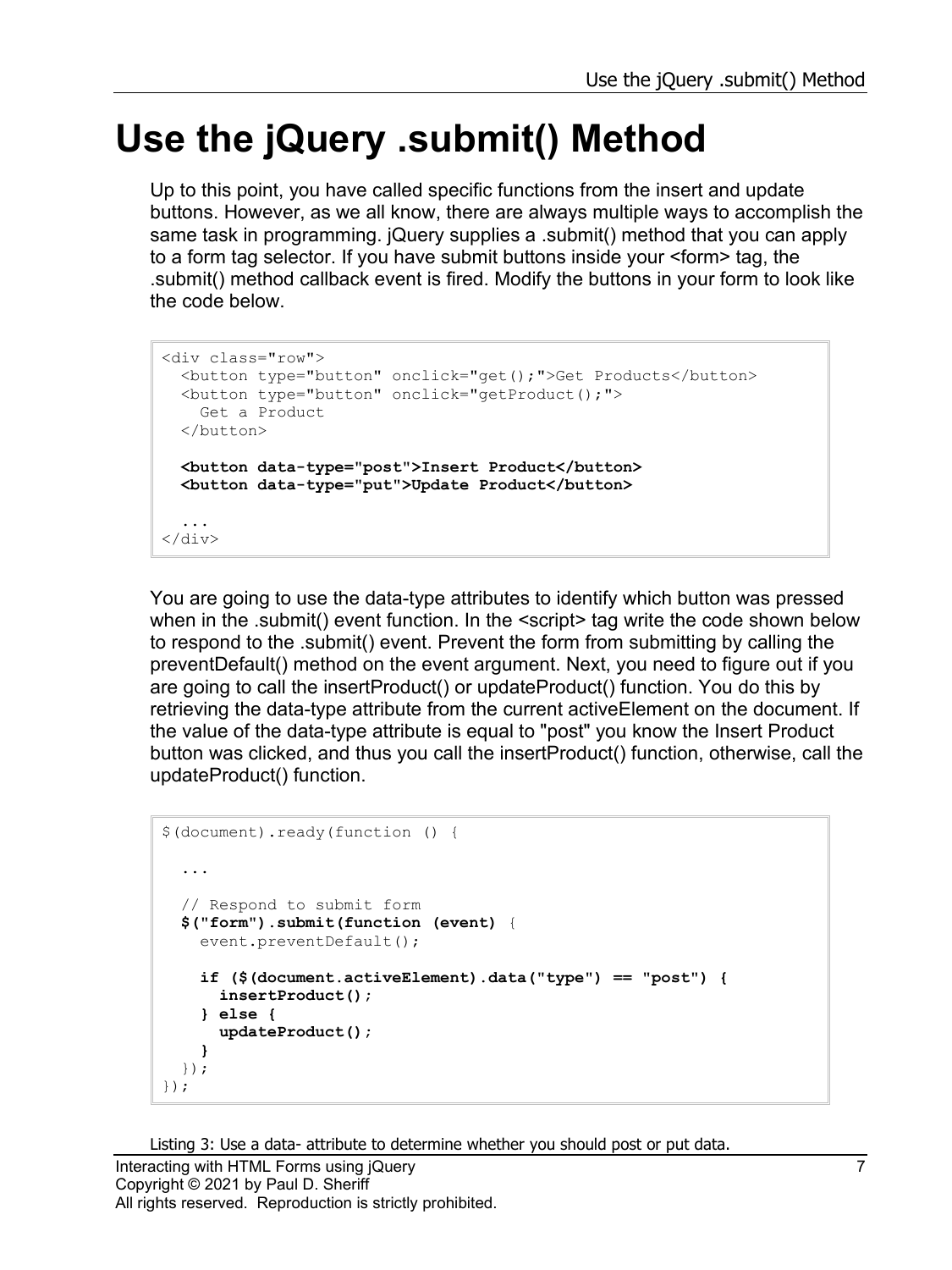#### **Insert a Product**

Modify the insertProduct() function to look like [Listing 4.](#page-7-0)

```
function insertProduct() {
   // Build product object from user input
   let product = getFromInput();
   $.ajax({
    url: URL,
     type: "POST",
    contentType: "application/json",
     data: JSON.stringify(product)
   })
     .done(function (data) {
      displayMessage("Product Inserted");
      console.log(data);
     setInput(data);
     })
     .fail(function (error) {
      handleAjaxError(error);
     })
     .always(function () {
      // Anything you want to happen here on either fail or done
     });
}
```
<span id="page-7-0"></span>Listing 4: Insert a product using Ajax promises.

### **Update a Product**

Modify the updateProduct() function as shown in [Listing 5.](#page-8-0)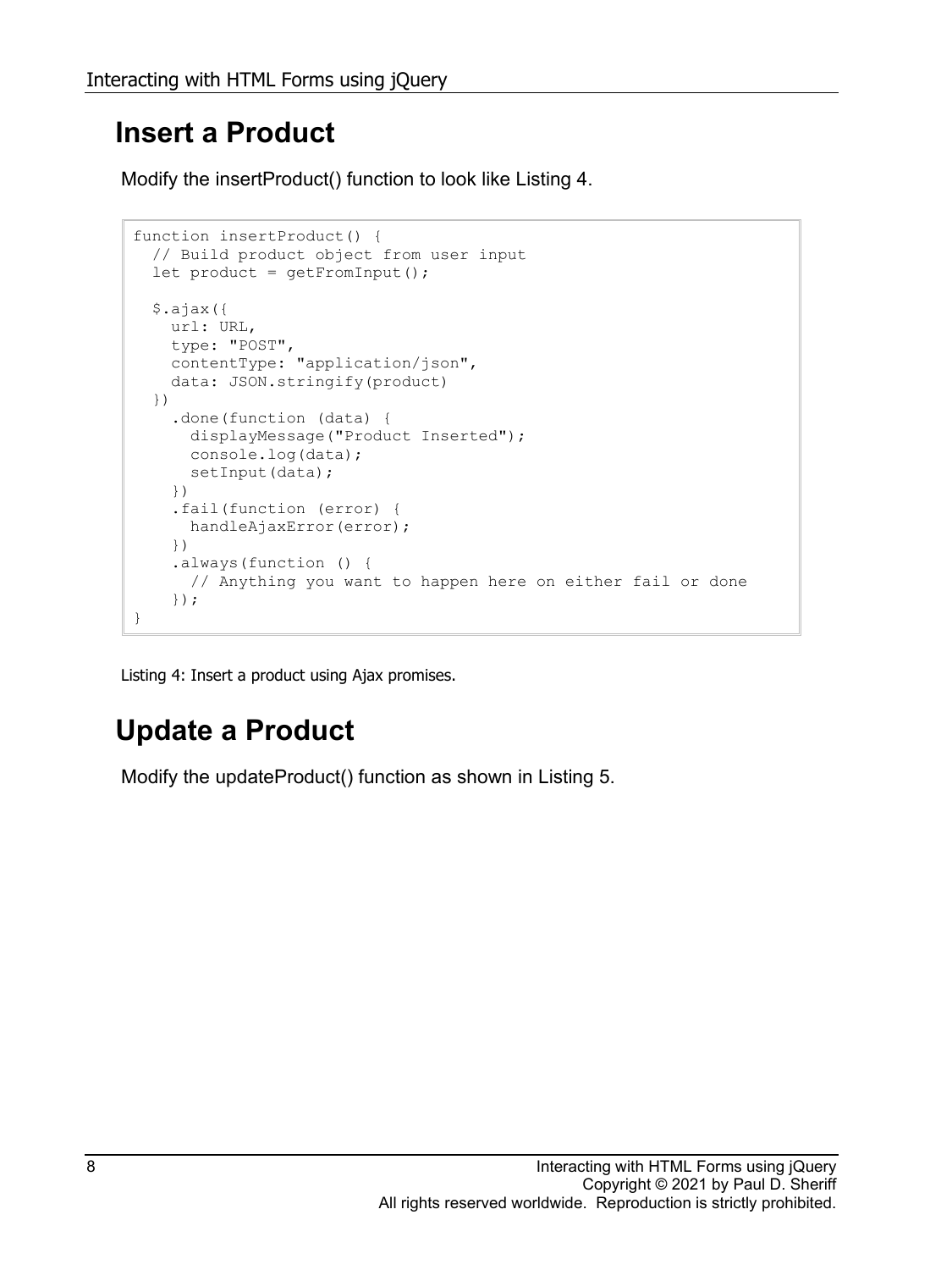```
function updateProduct() {
  // Build product object from user input
  let product = getFromInput();
   $.ajax({
   url: URL + "/" + product.productID,
     type: "PUT",
     contentType: "application/json",
     data: JSON.stringify(product)
   })
     .done(function (data) {
       displayMessage("Product Inserted");
       console.log(data);
      setInput(data);
     })
     .fail(function (error) {
      handleAjaxError(error);
     })
     .always(function () {
       // Anything you want to happen here on either fail or done
     });
}
```
<span id="page-8-0"></span>Listing 5: Update data using the PUT verb and passing the product id on the URL.

#### **Delete a Product**

Modify the deleteProduct() function on the index page to look like [Listing 6.](#page-8-1)

```
function deleteProduct() {
   $.ajax({
   url: URL + "/" + getValue("productID"),
     type: "DELETE"
   })
     .done(function (data) {
       displayMessage("Product Deleted");
       console.log(data);
       clearInput();
     })
     .fail(function (error) {
      handleAjaxError(error);
     })
     .always(function () {
       // Anything you want to happen here on either fail or done
     });
}
```
<span id="page-8-1"></span>Listing 6: Delete a product by passing the product id on the URL and setting the type to DELETE.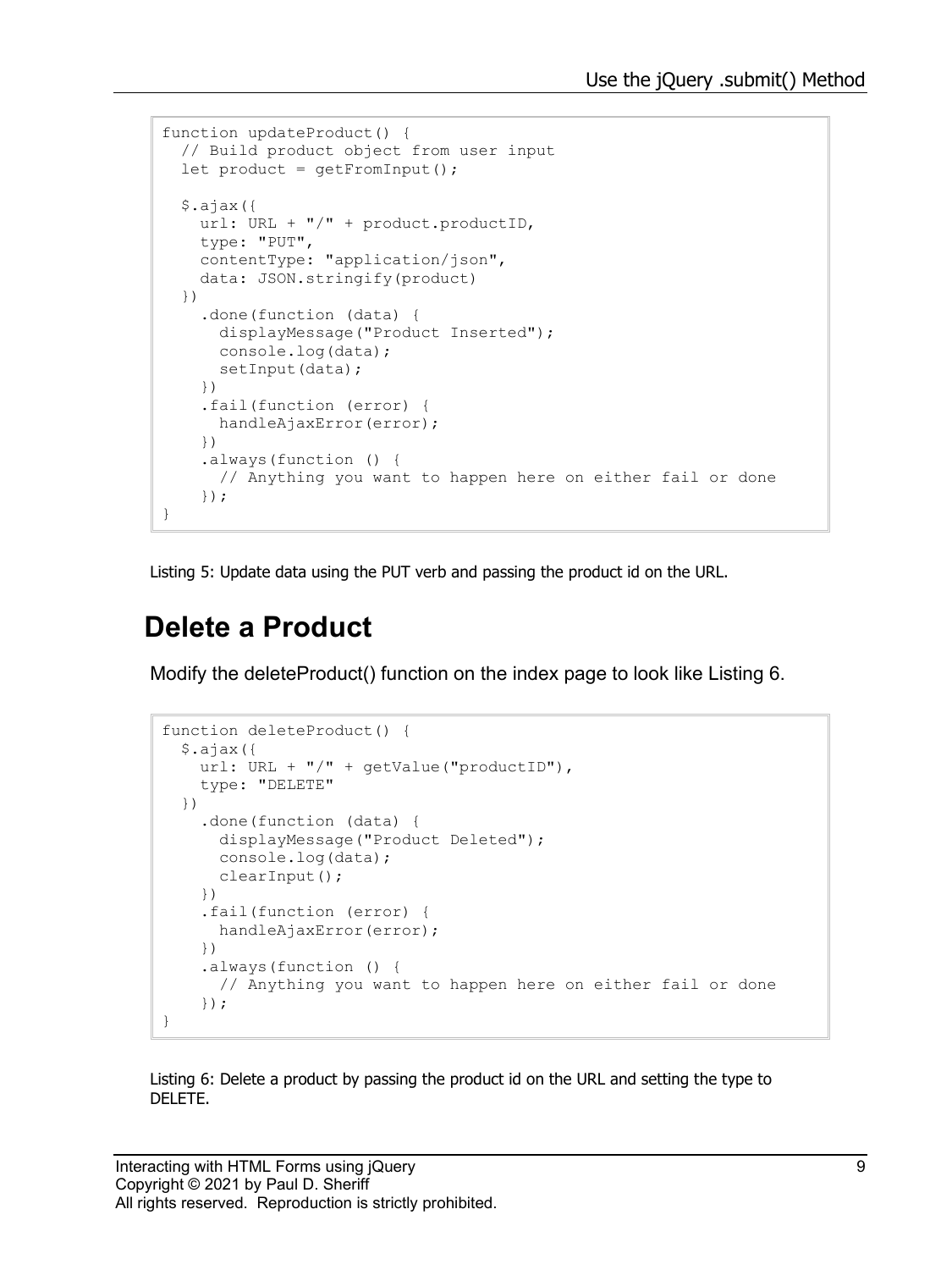### **Try it Out**

Save all your changes and go back to the browser. Try clicking on the Insert Product and the Update Product buttons to check if you typed in the code correctly. If you do get an error, either change the Product Name and Product Number to something unique or go into the SalesLT.Product table and delete the record that was inserted with the ProductNumber field equal to "NEW-999".

After you have tested the insert and update functionality, click the Delete Product button to delete the product record.

## **jQuery .serializeArray() Method**

jQuery has a method called .serializeArray which takes all of the inputs within a <form> and creates an array of objects. For each input, there is an object that has the name of the input field and the value of the input: **{ name: 'name attribute', value: 'value of input' }**. Once you have this array of objects, you can pass them to a Web API method that accepts an array of these objects.

To start this process, go to your Web API project and add a new file in the EntityClasses folder named **NameValuePair.cs**. Add the code shown below into this new file. This C# class matches each JSON object created by the .serializeArray() method.

```
namespace WebAPI {
  public class NameValuePair {
    public string Name { get; set; }
     public string Value { get; set; }
   }
}
```
Next, open the **ProductController.cs** file and create another Post() method [\(Listing](#page-10-0)  [7\)](#page-10-0) but add a Route() attribute to give it a unique route. The argument coming in to this method is a List<NameValuePair> because the data sent from the .serializeArray() can map an array of the literal JSON objects to this kind of structure automatically. The only thing you need to do is to convert the List<NameValuePair> objects to a Product object that the Entity Framework can use. [Listing 8](#page-11-0) shows the BuildProductObject() method that takes the list of NameValuePair objects and performs this conversion.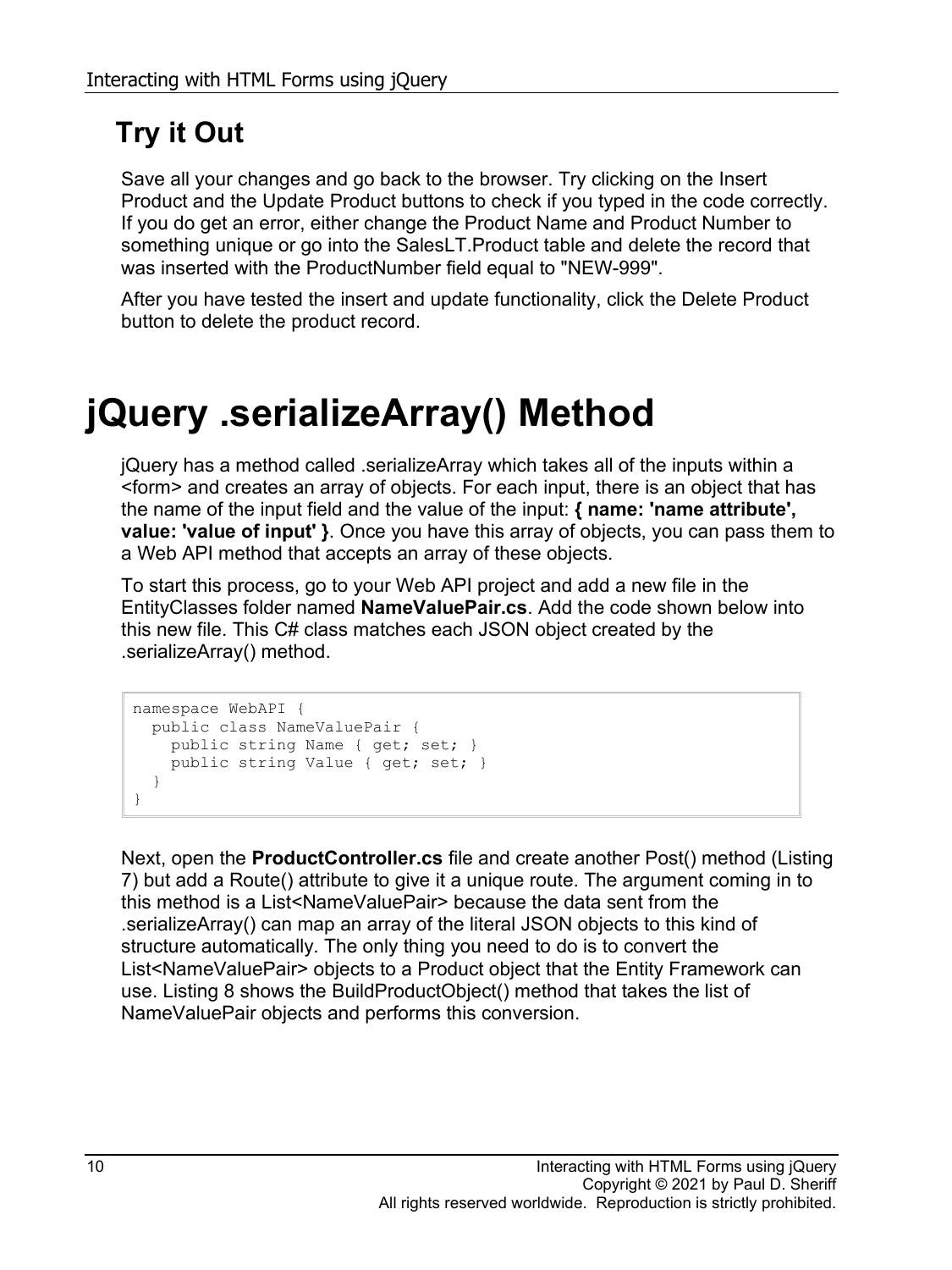```
[HttpPost()]
[Route("ProductNameValue")]
public IActionResult Post(List<NameValuePair> list) {
   IActionResult ret = null;
   Product entity;
  // Get all values passed in the array of name/value pairs
   entity = BuildProductObject(list);
   entity.ProductID = 0;
   try {
     // Fill in required fields not used by client
     entity.ProductCategoryID = 18;
     entity.ProductModelID = 6;
     entity.rowguid = Guid.NewGuid();
     entity.ModifiedDate = DateTime.Now;
     if (entity != null) {
       _DbContext.Products.Add(entity);
      DbContext.SaveChanges();
       ret = StatusCode(StatusCodes.Status201Created,
           entity);
     } else {
       ret = StatusCode(StatusCodes.Status400BadRequest,
                 "Invalid " + ENTITY_NAME + " object passed to POST 
method.");
    }
   } catch (Exception ex) {
   ret = HandleException (ex,
              "Exception trying to insert a new " + ENTITY_NAME + 
".");
  }
  return ret;
}
```
<span id="page-10-0"></span>Listing 7: Add a new Post() method to accept a List<NameValuePair>

Within the **ProductController.cs** file, create a new method named BuildProductObject() to take the list of NameValuePair objects and convert to a Product object. [Listing 8](#page-11-0) shows the code to accomplish this.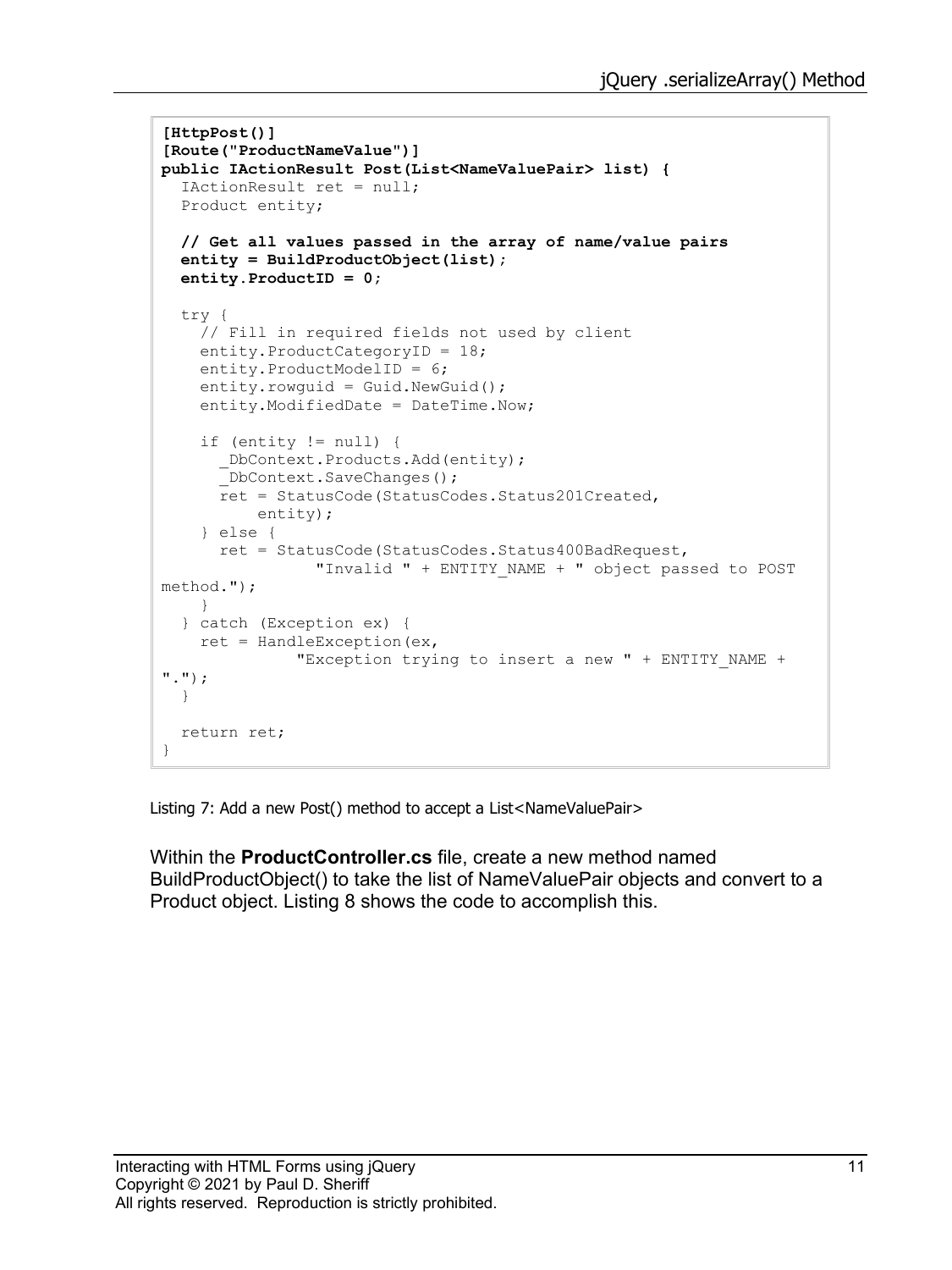```
private Product BuildProductObject(List<NameValuePair> values) {
 Product entity = new Product();
   // Get all values passed in the Form property
  entity. ProductID = Convert. ToInt32 (values. Find (n \Rightarrow n. Name ==
"productID").Value);
  entity.Name = values.Find(n \Rightarrow n.Name == "name").Value;
  entity. ProductNumber = values. Find (n \Rightarrow n). Name ==
"productNumber").Value;
   entity.Color = values.Find(n => n.Name == "color").Value;
  entity.StandardCost = Convert.ToDecimal(values.Find(n = > n.Name ==
"standardCost").Value);
 entity.ListPrice = Convert.ToDecimal(values.Find(n => n.Name ==
"listPrice").Value);
  entity.SellStartDate = Convert.ToDateTime(values.Find(n => n.Name 
== "sellStartDate").Value);
  return entity;
}
```
<span id="page-11-0"></span>Listing 8: Create a method to convert a list of NameValuePair objects into a Product object.

Go back to your HTML project and add a new function [\(Listing 9\)](#page-12-0) named insertProductUsingArray(). In this function you first create a new variable named *url*. Build this variable from the *URL* constant and adding on the value you placed into the Route() attribute. Build the array of JSON objects by performing a jQuery selector on the <form> element and applying the .serializeArray() method on that object. The code after that is the normal Ajax code you have been writing throughout this blog post series.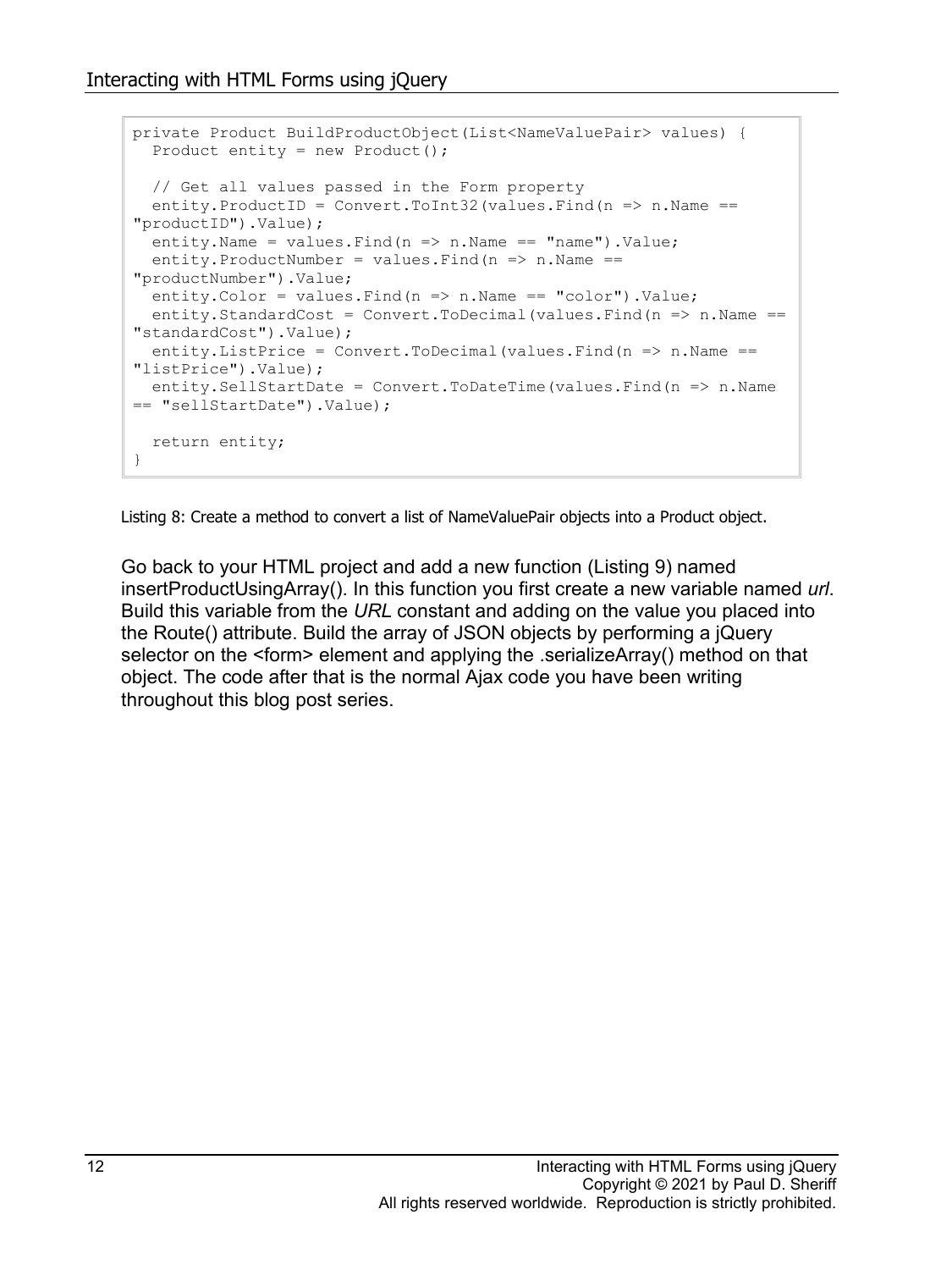```
function insertProductUsingArray() {
  let url = URL + "/ProductNameValue";
  // Create an array of all input values in the form
   // Array is in the format
   // { name: 'name attribute', value: 'value of input' }
  let product = $("form").serializeArray();
   $.post({
    url: url,
     contentType: "application/json",
     data: JSON.stringify(product)
   })
     .done(function (data) {
      displayMessage("Product Inserted using serializeArray()");
      console.log(data);
     setInput(data);
     })
     .fail(function (error) {
     handleAjaxError(error);
     })
     .always(function () {
      // Anything you want to happen here on either fail or done
     });
}
```
<span id="page-12-0"></span>Listing 9: The .serializeArray() method creates an array of JSON objects for all input fields in the <form>

To try out this new function, add a new button just below the other buttons on this form.

```
<button type="button" onclick="insertProductUsingArray();">
  Insert using Array
</button>
```
### **Try it Out**

Save all the changes you made to both the Web API project and the HTML project. Restart the Web API project so the compiler can rebuild the ProductController with the new method. Go back to the browser and click on the Insert using Array button.

## **jQuery .serialize() Method**

Another method jQuery provides is called .serialize() and is used to create a urlencoded key/value pair. The result looks like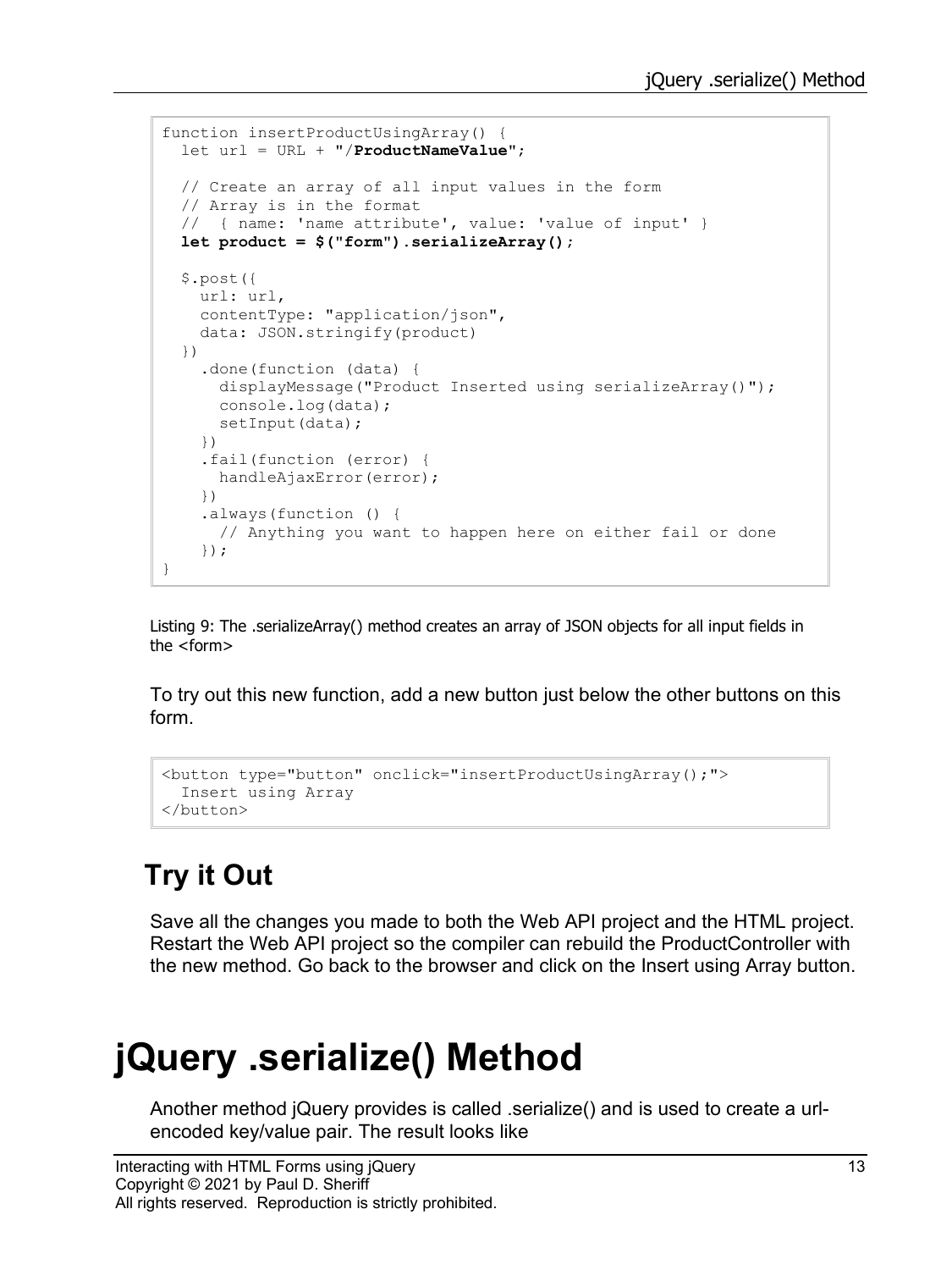**&nameAttribute=value&nameAttribute=value**... etc. Create the key/value pair by performing a jQuery selector on the <form> element and applying the .serialize() method on that object.

When using .NET 5 you can accept a url-encoded string and automatically have it map it to a C# class on a Post method. The trick is to add the [FromQuery] attribute in front of the argument passed to the Post method. [Listing 10](#page-13-0) is what you should add to the ProductController.cs file in your Web API project. Provide a Route() attribute with a different route so you can uniquely call this Post method from the client-side code.

```
[HttpPost()]
[Route("ProductQuery")]
public IActionResult PostFromQuery([FromQuery] Product entity) {
   IActionResult ret = null;
   try {
    if (entity != null) {
       // Fill in required fields not used by client
      entity.ProductCategoryID = 18;
       entity.ProductModelID = 6;
       entity.rowguid = Guid.NewGuid();
       entity.ModifiedDate = DateTime.Now;
       _DbContext.Products.Add(entity);
      \overline{\phantom{a}}DbContext.SaveChanges();
      ret = StatusCode(StatusCodes.Status201Created, entity);
     } else {
      ret = StatusCode(StatusCodes.Status400BadRequest,
                "Invalid " + ENTITY NAME +
                  " object passed to POST method.");
     }
   } catch (Exception ex) {
   ret = HandleException (ex,
          "Exception trying to insert a new " + ENTITY NAME + ".");
   }
  return ret;
}
```
<span id="page-13-0"></span>Listing 10: Add the [FromQuery] attribute to the post to take the url-encoded values and convert them into a Product object.

Go back to the HTML project and add the code shown in [Listing 11](#page-14-0) to your index page. This new function called insertProductUsingSerialize() builds a *url* variable by using the *URL* constant and adding the value you used in the Route() attribute in [Listing 10.](#page-13-0) You then build the url-encoded string by calling the .serialize() method on the form object. For submitting the data to the Web API method, use the jQuery \$.post() method and pass in the *url* variable plus a question mark (?) plus the string created from the .serialize() method. Remember that the default Content Type for the \$.post() method is a url-encoded string.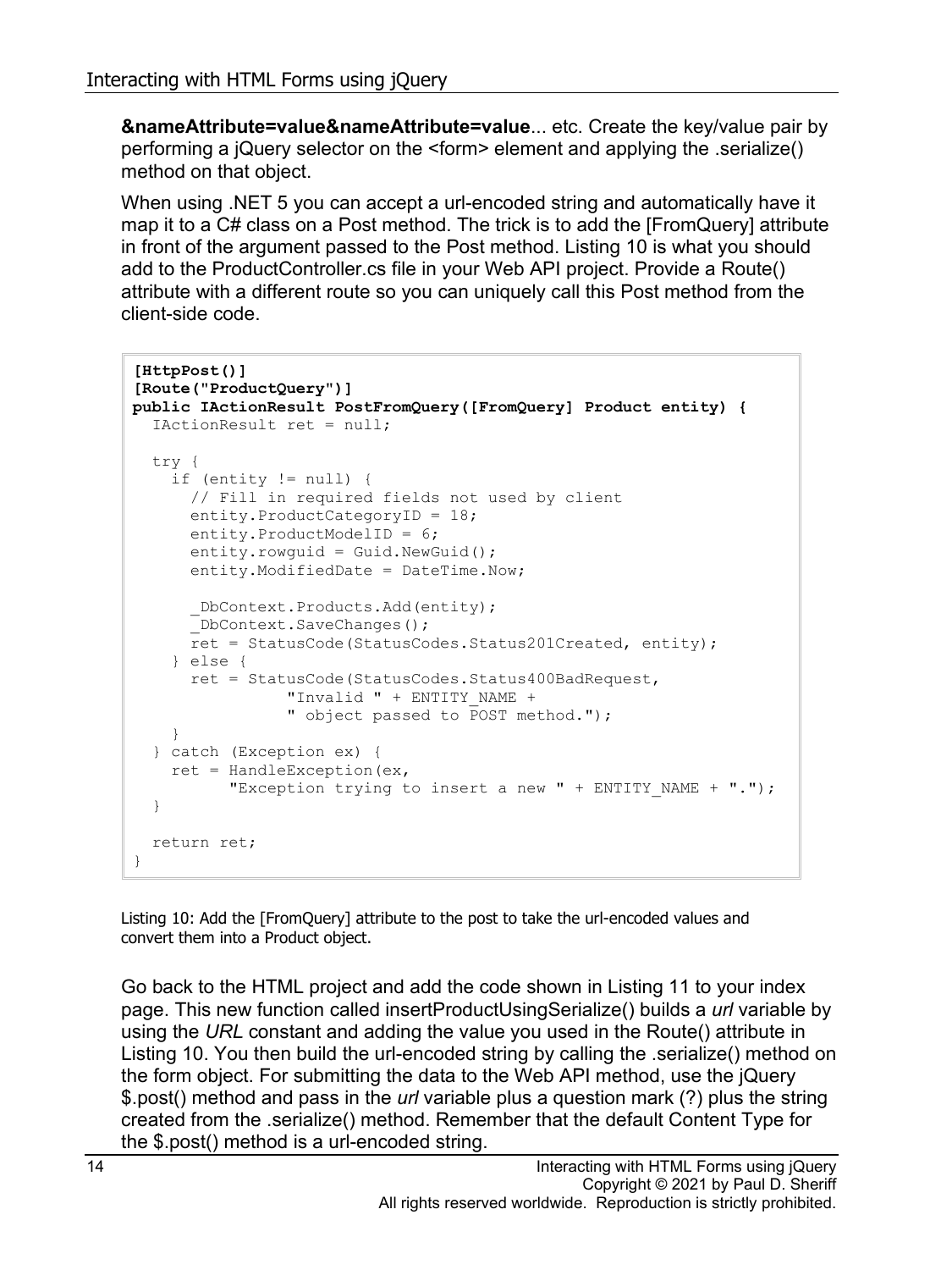```
function insertProductUsingSerialize() {
  let url = URL + "/ProductQuery";
  // Create a url-encoded key/value pair to pass on the URL
   // &nameAttribute=value&nameAttribute=value... etc.
   let product = $("form").serialize();
   // Add key/value pair to URL 
   $.post(url + "?" + product)
     .done(function (data) {
      displayMessage("Product Inserted using serialize()");
      console.log(data);
     setInput(data);
     })
     .fail(function (error) {
      handleAjaxError(error);
     })
     .always(function () {
      // Anything you want to happen here on either fail or done
     });
}
```
<span id="page-14-0"></span>Listing 11: The .serialize() method creates a url-encoded string of all input fields in the <form>

To call this insertProductUsingSerialize() function, add a new button below the other buttons on the index page that looks like the following:

```
<button type="button" onclick="insertProductUsingSerialize();">
  Insert using Serialize
</button>
```
### **Try it Out**

Save all the changes you made to both the Web API project and the HTML project. Restart the Web API project so the compiler can rebuild the ProductController with the new method. Go back to the browser and click on the Insert using Serialize button. Remember to delete any records you added in the previous section.

## **jQuery .param() Method**

The jQuery .param() method takes a JSON object, such as the one you build in the getFromInput() function you created, and performs a .serialize() on it to convert it to a url-encoded string that you can send to the Post method you created in the last section. Open the index page and add a new function named insertProductUsingParam() as shown in [Listing 12.](#page-15-0)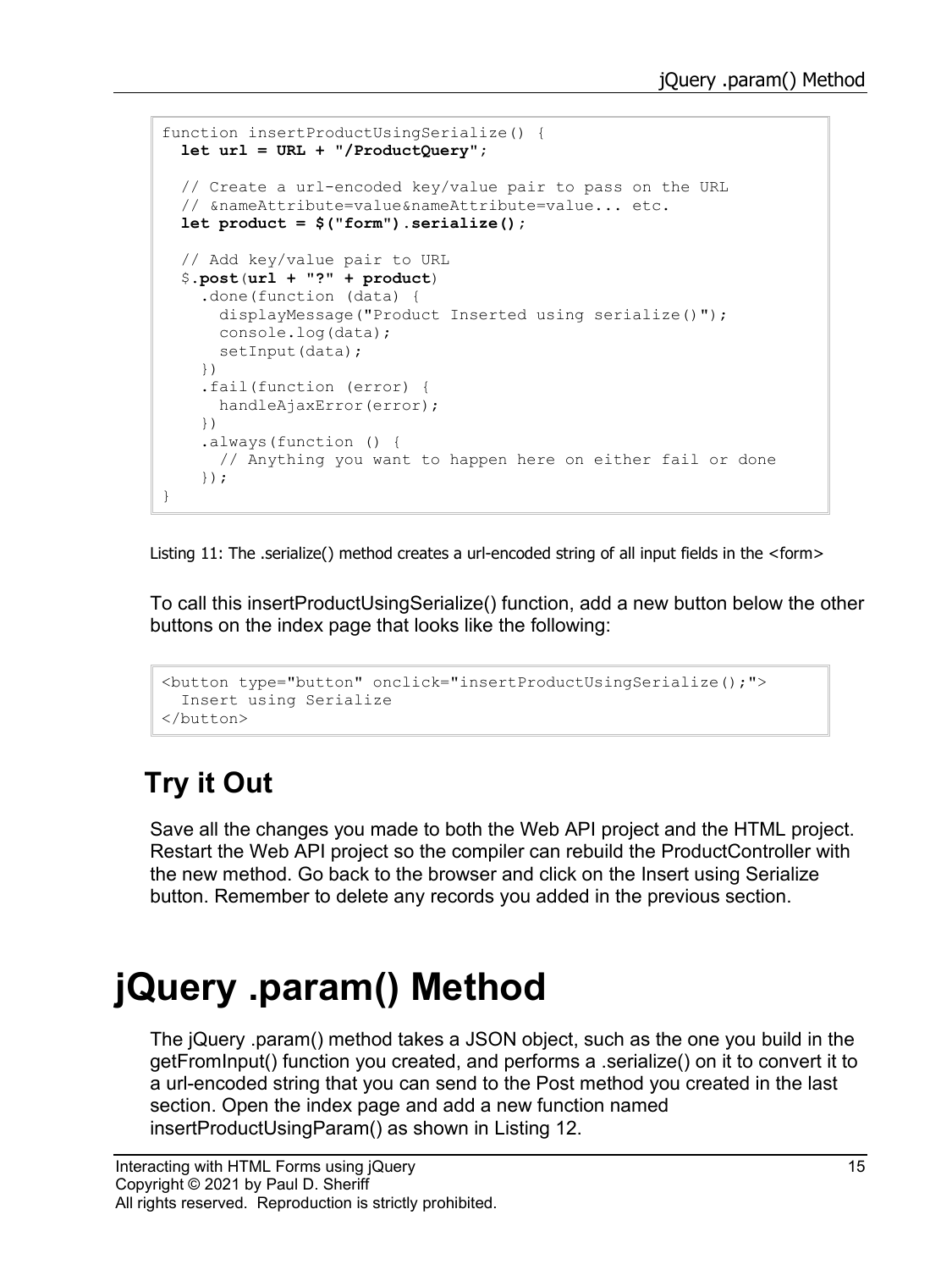In this function you build the url variable using the URL constant plus the value you created in the Route() attribute shown in [Listing 10.](#page-13-0) Build a JSON object by calling the getFromInput() function you built earlier in this blog post series. There is an issue with the .param() and data input fields. When the .param() function converts the JSON object into a url-encoded string, any date fields will not convert correctly. Make sure you convert any date fields into a format that will work such as toUTCString() or toLocaleDateString() prior to calling the \$.param() method.

```
function insertProductUsingParam() {
  let url = URL + "/ProductQuery";
  // Get JSON object
  let tmp = getFromInput();
  // Modify the SellStartDate otherwise $.param() will 
  // not create the correct date/time for submitting
  tmp.sellStartDate = tmp.sellStartDate.toUTCString();
  // "serialize()" the JSON object
  let product = $.param(tmp);
  // Add key/value pair to URL 
  $.post(url + "?" + product)
     .done(function (data) {
      displayMessage("Product Inserted using param()");
      console.log(data);
     setInput(data);
    })
     .fail(function (error) {
     handleAjaxError(error);
     })
     .always(function () {
      // Anything you want to happen here on either fail or done
     });
}
```
<span id="page-15-0"></span>Listing 12: The .param() method takes a JSON object and creates a url-encoded string from each property/value.

To call this insertProductUsingParam() function, add a new button below the other buttons on the index page that looks like the following:

```
<button type="button" onclick="insertProductUsingParam();">
  Insert using Param
</button>
```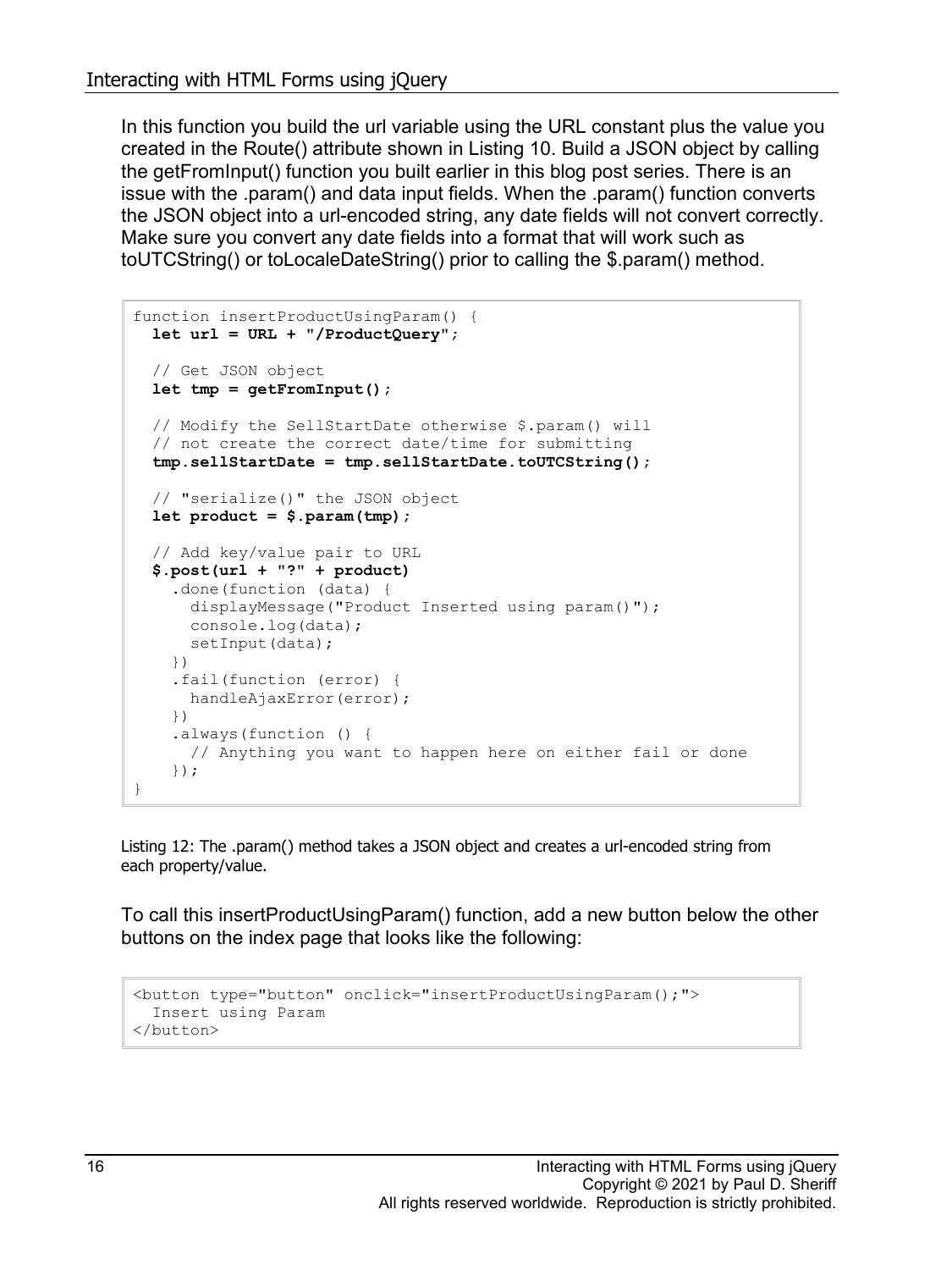### **Try it Out**

Save all the changes you made to both the Web API project and the HTML project. Restart the Web API project so the compiler can rebuild the ProductController with the new method. Go back to the browser and click on the Insert using Param button. Remember to delete any records you added in the previous section.

## **FormData Object**

The last option for taking form data and submitting it to a Web API is to use the FormData object. FormData creates an array of key/value pairs that work the same as submitting a form with the encoding type set to "multipart/form-data". For example, if you have the following <form> element with several input elements:

```
<form id="myForm">
  <input …>
  <input …>
</form>
```
To build a key/value pair from the inputs using this <form> element, you can write the either of the following lines of code depending on if you use jQuery or JavaScript.

```
// Using jQuery
let product = new FormData($("\#myForm")[0]);
// Using JavaScript
let product = new FormData(document.getElementById("myForm"));
```
If you wish to see the values in the *product* variable, use the following code:

```
for(var pair of product.entries()) {
 console.log(pair[0]+ ', '+ pair[1]);
}
```
The value in the [0] element of the array is the name of the property, the value in the [1] element of the array is the value of the property. These are the values that you can send through the \$.ajax() method to a Web API method.

Go to the Web API project and create a new Web API method shown in [Listing 13.](#page-17-0) The only difference between this API call and the original one you wrote is the Route() attribute added to give it a unique route and the [FromForm] attribute added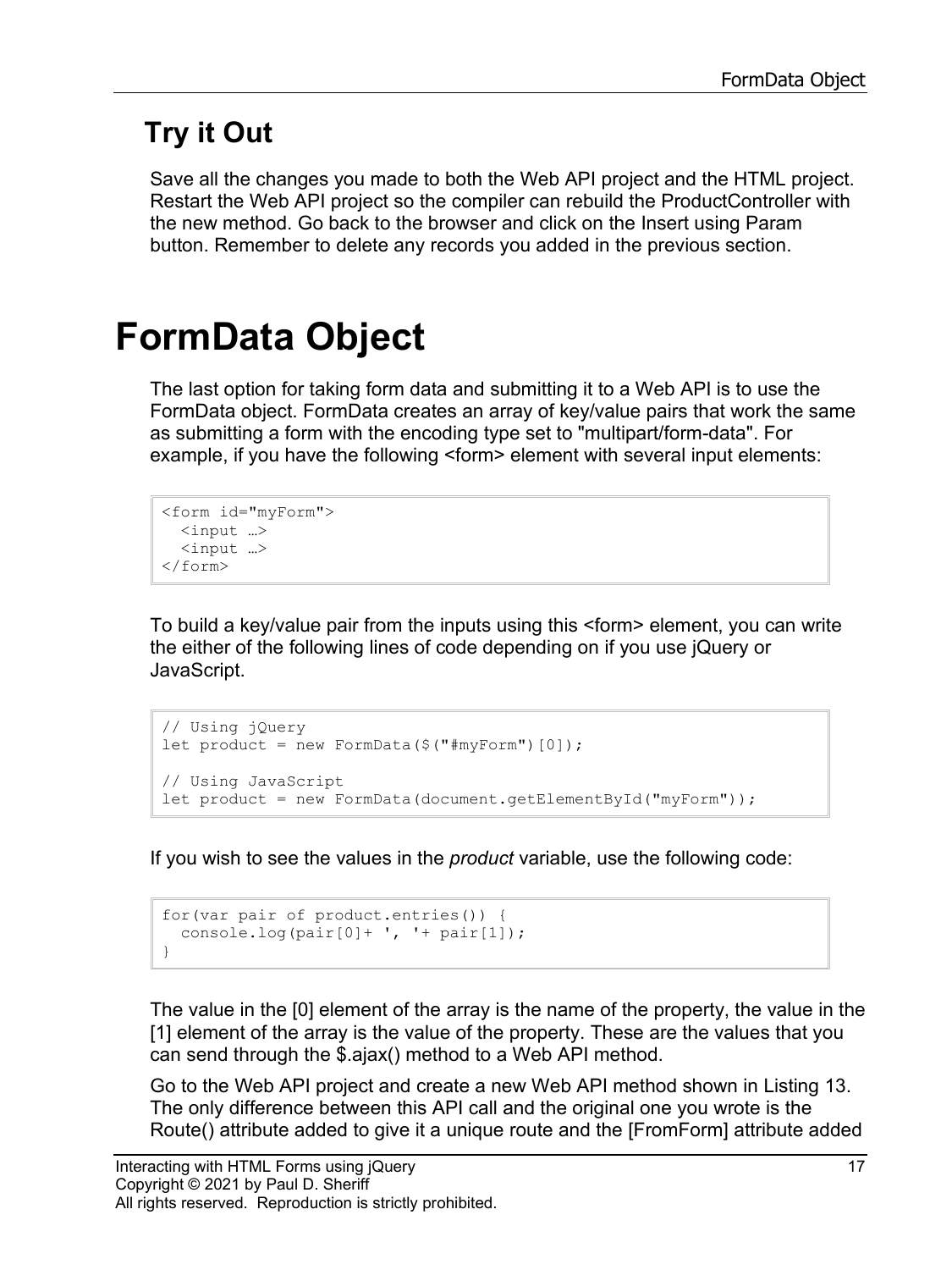before the *Product entity* argument. .NET 5 looks at the [FromForm] attribute and knows to look into the Request.Form collection for an array of key/value pairs which it can use to map to the Product object.

```
[HttpPost()]
[Route("ProductFormData")]
public IActionResult PostFormData([FromForm] Product entity) {
   IActionResult ret = null;
   try {
     if (entity != null) {
       // Fill in required fields not used by client
       entity.ProductCategoryID = 18;
       entity.ProductModelID = 6;
      entity.rowguid = Gui.NewGuid();
       entity.ModifiedDate = DateTime.Now;
       _DbContext.Products.Add(entity);
       DbContext.SaveChanges();
       ret = StatusCode(StatusCodes.Status201Created, entity);
     } else {
       ret = StatusCode(StatusCodes.Status400BadRequest,
                 "Invalid " + ENTITY_NAME + " object passed to POST 
method.");
     }
   } catch (Exception ex) {
    ret = HandleException(ex,
               "Exception trying to insert a new " + ENTITY_NAME + 
".");
   }
  return ret;
}
```
<span id="page-17-0"></span>Listing 13: Use the [FromForm] attribute to convert the FormData object into a Product object.

Go back to your HTML project and add a new function named insertProductUsingFormData() as shown in [Listing 14.](#page-18-0) Create a variable named *url* which combines the constant *URL* with the value you put into the Route() attribute in [Listing 13.](#page-17-0) Next, build the FormData object by retrieving the inputs within the <form> tag. In the settings object you pass to the \$.ajax() method, set the *contentType* and *processData* properties to false. This is necessary to allow the FormData object to be passed in the correct format. Also, do not use the JSON.stringify() method on the FormData object when setting the *data* property.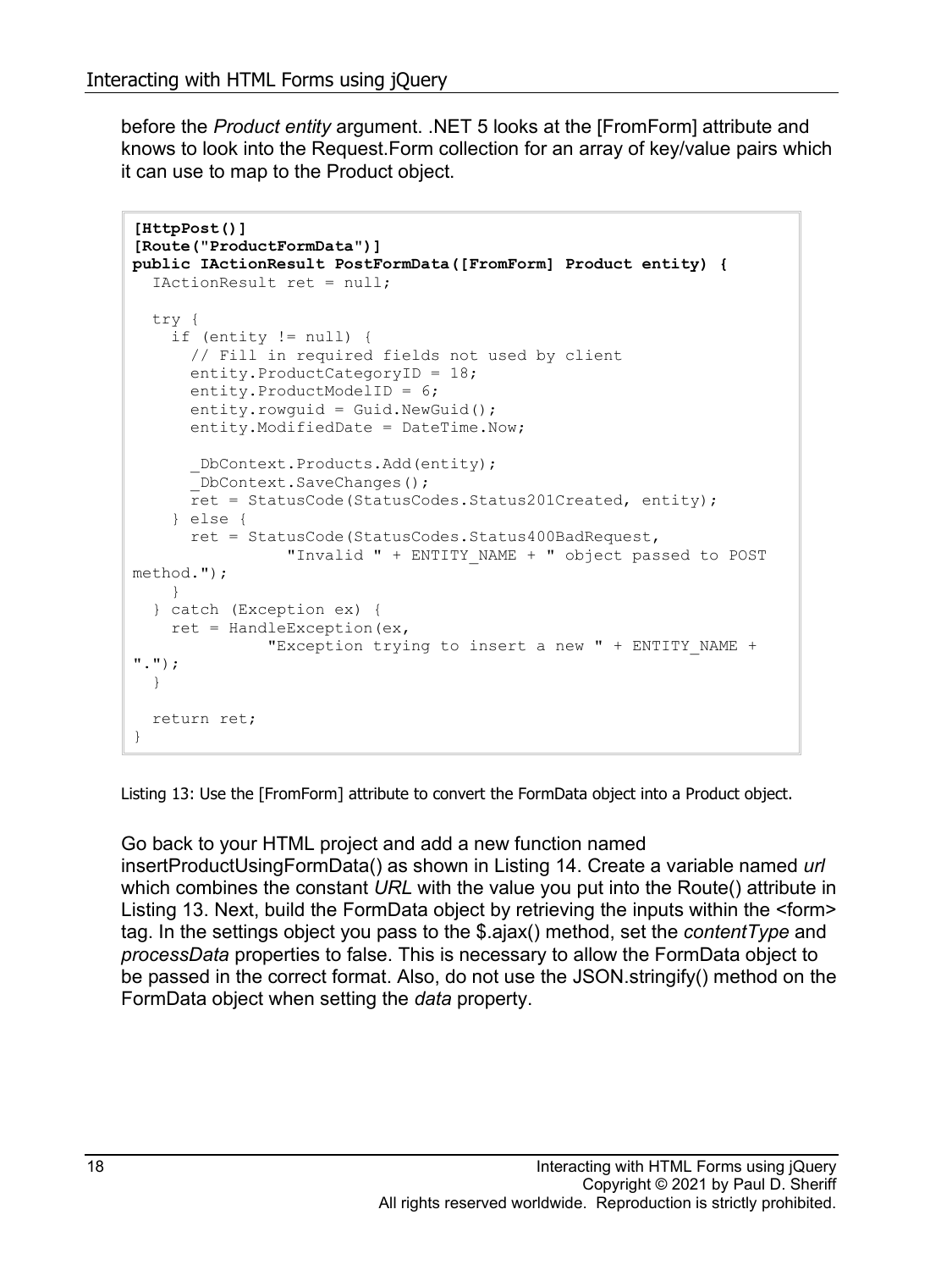```
function insertProductUsingFormData() {
   let url = URL + "/ProductFormData";
   // Create a key/value pair of inputs within <form>
   let product = new FormData($("form")[0]);
   // Set 'contentType' and 'processData' to false 
   // to put the 'data' into the Request.Form object
   // DO NOT JSON.stringify() the data
   $.ajax({
     url: url,
     type: "POST",
     contentType: false, 
     processData: false,
     data: product
   })
     .done(function (data) {
       displayMessage("Product Inserted using FormData");
      console.log(data);
     setInput(data);
     })
     .fail(function (error) {
      handleAjaxError(error);
     })
     .always(function () {
       // Anything you want to happen here on either fail or done
     });
}
```
<span id="page-18-0"></span>Listing 14: The FormData object create a key/value pair from all input fields in a <form>.

Add a new button just under the buttons on the index page that looks like the following code:

```
<button type="button" onclick="insertProductUsingFormData();">
  Insert using Form Data
</button>
```
### **Try it Out**

Save all the changes you made to both the Web API project and the HTML project. Restart the Web API project so the compiler can rebuild the ProductController with the new method. Go back to the browser and click on the Insert using Form Data button. Remember to delete any records you added in the previous section.